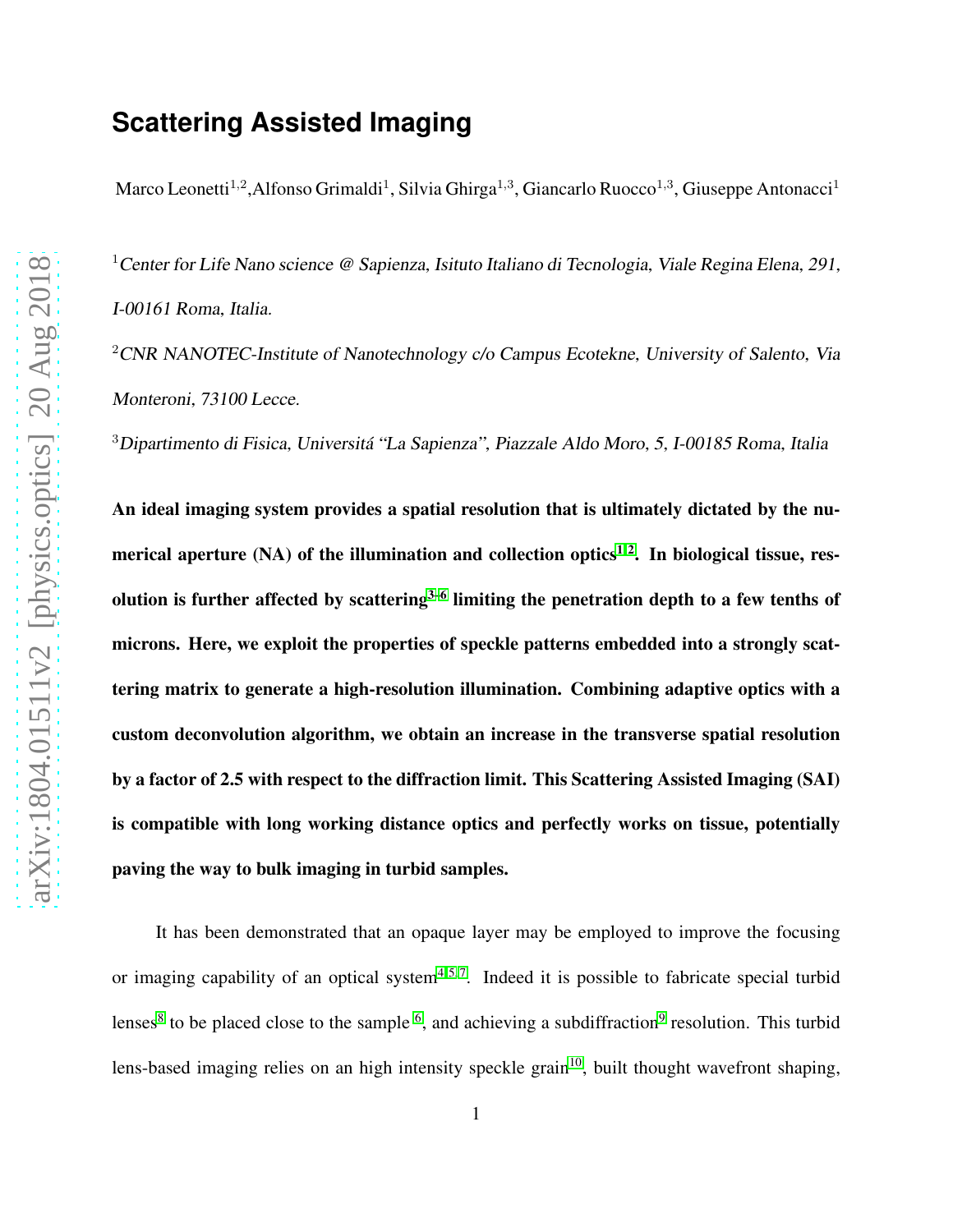and needs for a "transmission" geometry, making it not practical for "in vivo" measurements of biological systems.

Indeed turbid media generate speckle patterns: macular light structures generated by the interference from scattered or transmitted electromagnetic waves. These are employed, for example, in blind structured illumination microscopy (Blind-SIM), where an image is reconstructed with an improved resolution by sophisticated de-convolution algorithms<sup>[11,](#page-15-2) [12](#page-15-3)</sup>, typically exploiting the prior knowledge of the sample properties<sup>[13](#page-15-4)[–15](#page-15-5)</sup>. Other techniques, such as fluctuation imaging  $(SOFI)^{16}$  $(SOFI)^{16}$  $(SOFI)^{16}$ , rely on higher-order statistical analysis of temporal fluctuations to improve the resolution. In SOFI resolution is ultimately limited by the size of the fluctuating item  $17$  ( typically the fluorescent molecule or a single speckle grain) even if the practical limit is much higher, due the very high number of frames required to achieve sufficient statistics. In a typical blind-SIM experiment indeed, the speckle grain size is indeed limited by the NA of the illumination and collection optics, which imposes a threshold on the maximum resolution achievable with linear techniques.

On the other hand, in the vicinity of a strongly scattering sample, speckles grains may be much smaller than the illumination point spread function (PSF)<sup>[5](#page-14-5)</sup>. These "*embedded speckles*", living inside or in the immediate vicinity of a diffusive sample, can reach a size of  $\lambda/2n$ , with n being the refractive index of the medium and  $\lambda$  the wavelength<sup>[6,](#page-14-3) [18–](#page-16-0)[20](#page-16-1)</sup>. As a result, the fluorescent molecules labelling a sample placed in the proximity of a strongly scattering medium, will be excited by small speckles whose size is independent on the collection and illumination optics.

In this work, we describe an illumination strategy working together with an "opaque mount-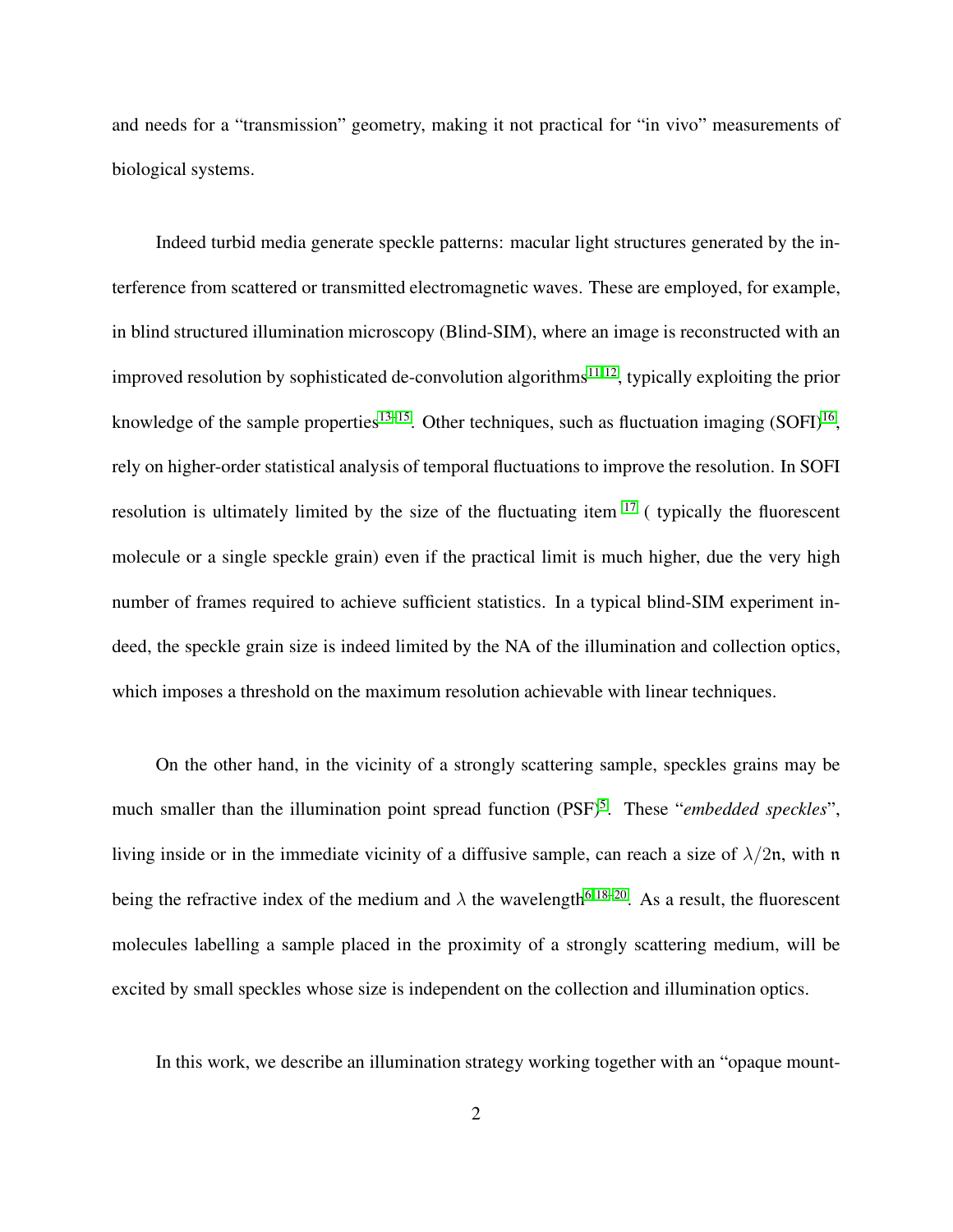ing medium" (OMM, see below) and a custom deconvolution algorithm to improve the imaging resolution by a factor of ∼2.5. Our approach exploits the properties of strongly scattering materials placed in the vicinity of the fluorescent samples under analysis. Moreover, a backscattering (re-flection) rather than a typical transmission geometry<sup>[5](#page-14-5)</sup>, is used to enhance the resolution, resulting in an imaging protocol which is particularly advantageous when long working distance optics is needed and transmission geometry is forbidden.

To obtain speckles of size smaller than that defined by the illumination geometry, we exploited the experimental setup shown in Fig. [1.](#page-6-0) The OMM backscatters illumination light, generating a contribution with spatial frequencies higher than that of the bare illumination and thus producing smaller speckles. This effect is demonstrated in the plot of Fig. [1c](#page-6-0), where we measured the size of the speckle grains (obtained from the FWHM of the autocorrelation function of the intensity profile) as a function of the effective NA of the illumination beam. To control the illumination NA, we introduced an iris of controllable diameter size  $D$  between  $L1$  and  $DH$  and measured the speckle patterns as a function of  $D$ . On the other hand, the collection numerical aperture was kept constant to provide a nominal spatial resolution of ∼180 nm. The experiment has been performed in two configurations. In the first (blue markers in Fig. [1c](#page-6-0) ), we measured the size of the speckles generated by the  $DMD + OBJ$  system without disorder, i.e. using a flat mirror as a sample. In the second, we measured the speckle size on a biological sample, mounted with our OMM (red markers in Fig. [1c](#page-6-0) ). Data show that when the disordered OMM is exploited, the speckles size results to be independent on the illumination NA. This concept, (depicted schematically in panels [1d](#page-6-0)-e-f) is at the hearth of the Scattering Assisted Imaging (SAI), in which we can take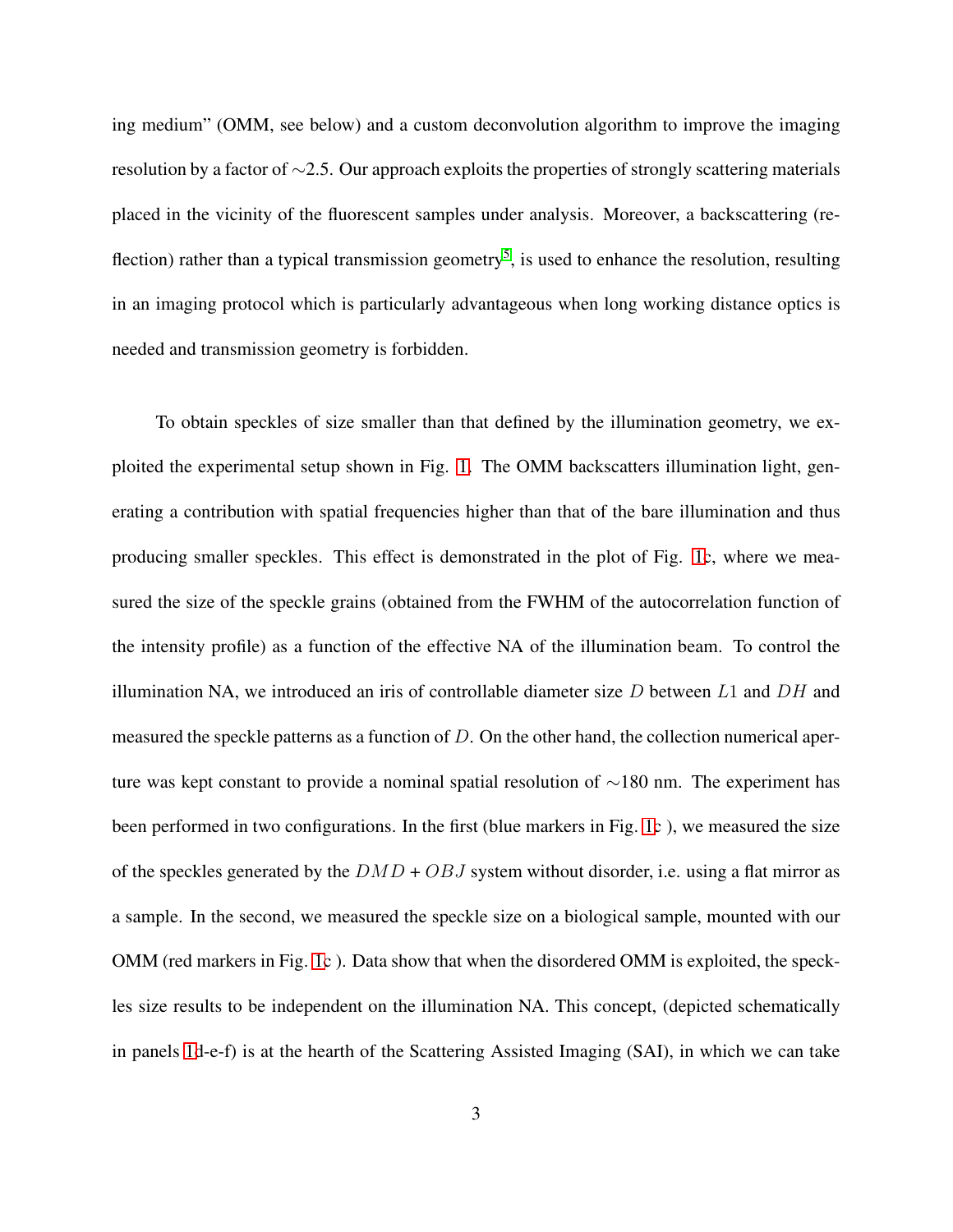advantage of the smaller dimension of the illuminating speckles to improve the imaging resolution. In our experimental conditions we retrieved an average speckle size  $S$  of 240  $\pm$  10 nm.

Despite that the size of speckle grains at the sample plane is defined by the scattering properties of the OMM rather than the illumination optics, the use of a finite lens in collection would still limit the final imaging resolution of the system due to convolution with the collection PSF. To exceed this limitation, we implemented a custom deconvolution algorithm (Fig. [2](#page-7-0) and see see methods) relying on the prior knowledge of the speckle size.

This process, which is at the heart of SAI, relies on the localization and the intensity assessment of the speckle grains originating the signal through a gradient descent algorithm that minimizes the differences between the target and the guessed distribution of speckle grains. Instead of using the whole information, we restrict our analysis to the high intensity part of the signal which is originated by speckle grains of high intensity (HIGs ). This approach, which relies on a sparser dataset, has the advantage in providing a much faster and more reliable convergence( see see methods and supplementary materials). This result is directly connected to the fact that in general the  $M_n$  fluorescent signal may be generated by a huge number of speckle configurations. On the other hand,  $HM_n$  is originated by HIGs with intensity higher than the average value. These HIGs are rare and spatially spars light structures (see supplementary materials), thus the deconvolution algorithm requires significantly lower iterations and yields a higher localization accuracy.

Fig. [3](#page-8-0) shows the results obtained applying SAI to a fixed neuron network sample (see <sup>[21](#page-16-2)</sup> and methods). In particular, Figures [3a](#page-8-0) and [3f](#page-8-0) show images from two distinct fields of view obtained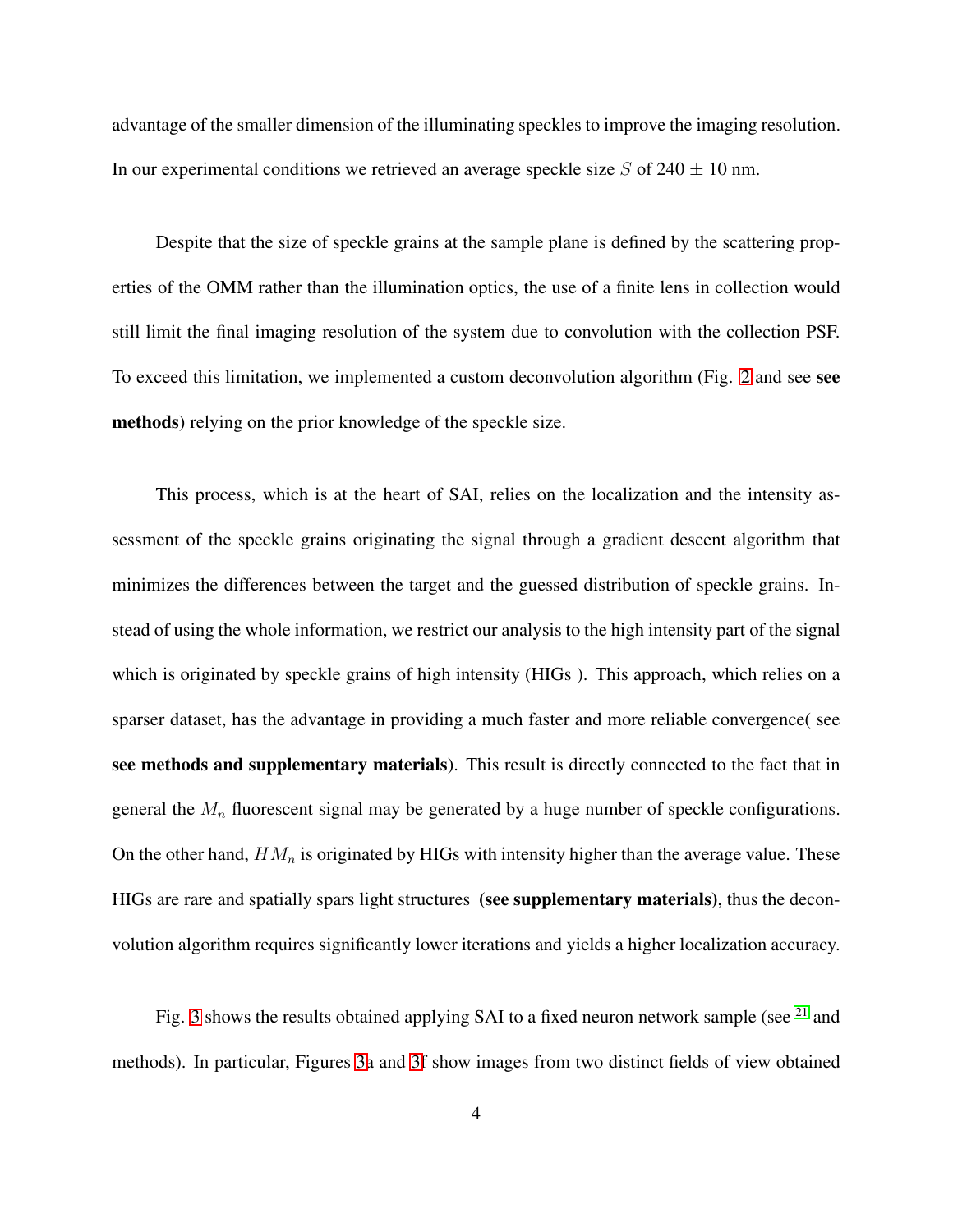averaging  $N=600$  speckle frames measured with a  $10X$  (NA=0.25) objective. These images would be equivalent to those obtained in an epi-fluorescence microscope illuminating the sample with a uniform illumination. In turn, Fig. [3b](#page-8-0) and [3g](#page-8-0) show images obtained using SAI on the same field of views. As a reference we further report images obtained with a high numerical aperture (NA=0.75) objective (Fig. [3c](#page-8-0) and [3h](#page-8-0)). Intensity profiles reported in Fig. [3e](#page-8-0)) and [3l](#page-8-0)) shows a resolution of 0.4  $\mu$ m with an objective which has a nominal resolution of 1.1  $\mu$ m thus providing a resolution enhancement of 2.75. As a comparison, we illustrate the same frames analyzed with one of the most promising algorithms for the blind-SIM images deconvolution: the multiple sparse Bayesian learning  $(M-SBL)^{13}$  $(M-SBL)^{13}$  $(M-SBL)^{13}$  based on compressive sensing <sup>[22,](#page-16-3) [23](#page-16-4)</sup>. We adapted a recent version of the algorithm <sup>[24](#page-16-5)</sup> to our dataset: the results are reported in Fig. [3d](#page-8-0)) and [3i](#page-8-0)). While the algorithm catches a resolution similar to that obtained with SAI, the samples appear altered with respect to the ground truth. This difference may be due to the requirement of a sparse fluorescence arrangement for the M-SBL  $^{25}$  $^{25}$  $^{25}$ . SAI resolution is also confirmed by measuring manometric beads (see supplementary materials).

In the results described above, the scattering was introduced by modifying the optical properties of the mounting medium, thus somehow acting on the sample (even without affecting the fluorescence distribution). To demonstrate the effectiveness of the technique on a naturally scattering sample, i.e. in a condition in which no further action is needed during the preparation stage, we employed a semi-transparent biological tissue in the form of brain slices containing Amyloid Beta plaques tagged with a fluorescent marker. We used slices derived from a mouse model of the Alzheimer's disease (see supplementary materials), presenting Amyloid Beta plaques. High resolution (obtained with NA=0.75), low resolution (obtained with NA=0.25) and SAI images (ob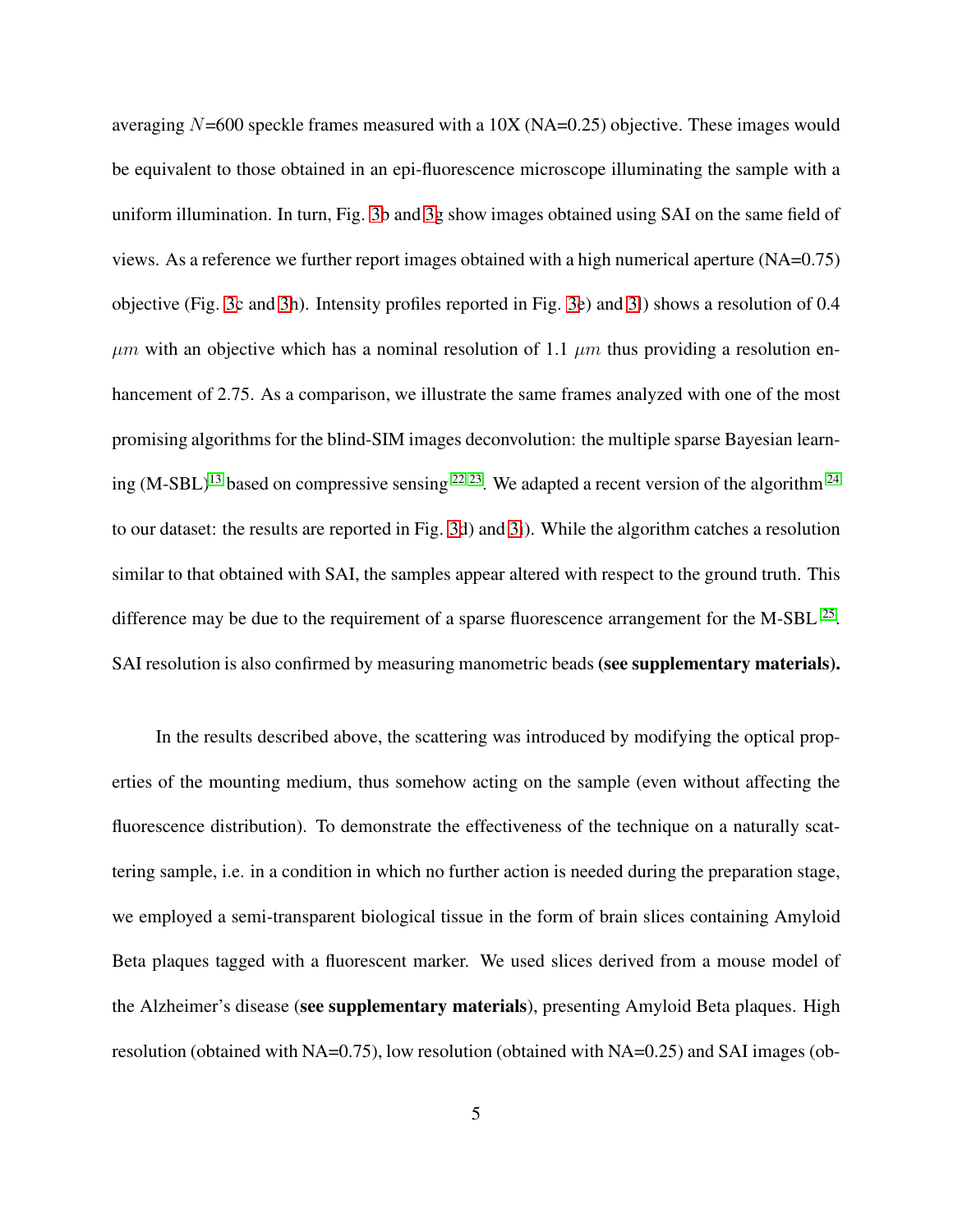tained with the same NA=0.25 objective) of the Amyloid Beta plaques are reported in Fig. [4l](#page-9-0), m and n respectively. Results demonstrate the feasibility of SAI imaging even in biological tissues that naturally introduce a wide range of k-vectors from intrinsic scattering.

In summary, SAI provides an increased resolution without the need of high power laser beams or pulsed sources, while blinking or photo switchable fluorescent chemical compounds are unnecessary. The relative simplicity of the experimental setup makes the proposed approach very general as it can be applied to any fluorescence imaging scheme. Since the resolution limit is driven by the size of the speckle grain, the proposed technique shows its maximum advantage in experiments where high resolution is needed together with a long working distance, a condition that is currently forbidden by the physical NA of the illumination and collection optics. Involving minimal optical power, the scattering assisted imaging can be a powerful tool for the investigation of systems with low damage threshold, and may be easily exported to *in-vivo* investigation of sensible tissues such as the human retina.

## **Methods**

Experimental setup for speckle measurement and Opaque Mounting Medium The proposed configuration is based on a standard imaging scheme in which the illumination is modulated by a DMD generating a scrambled (speckled) wavefront. To exceed the speckle size limit defined by the collection-illumination optics, we exploited the OMM: we embedded a (barely scattering) cell culture in the strongly scattering mounting medium. The opaque mounting medium is a transparent gel embedding the sample (typically a cell culture or a tissue slice) stained for im-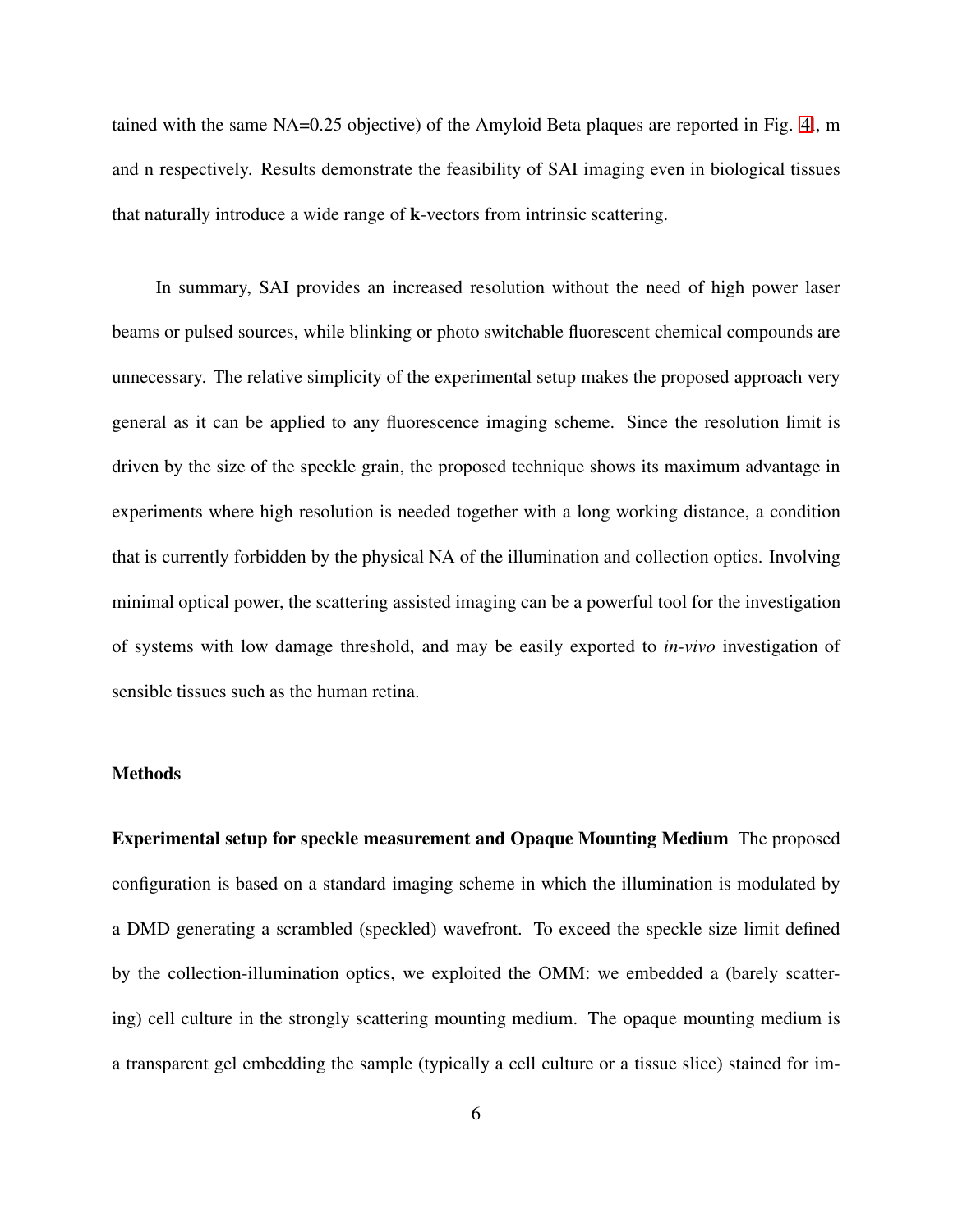

<span id="page-6-0"></span>Figure 1: a) A sketch of the opaque mounting medium (OMM). CC: cell culture. MC: microscopy coverslip. b) Experimental Setup. The wavefront from a laser source (532 nm) is modulated by a digital micromirror device (DMD) that generates a speckled beam. An image of the DMD plane is demagnified on the sample plane through a telescope composed by lens L1 and the illumination collection objective OBJ. Fluorescent light from the sample is collected through a dichroic mirror (DH) and imaged on a CCD camera through a lens L2. c) Measured speckle size as a function of the NA. Open circles are relative to a flat mirror sample. Full circles are relative to biological sample covered with the OMM. Panels d) e) and f) show three possible illuminations configurations. In 7a standard illumination (panel d), the focus spot size is defined by the illumination numerical aperture. In panel e), the focal spot size is the same as d) but the illumination is speckled due to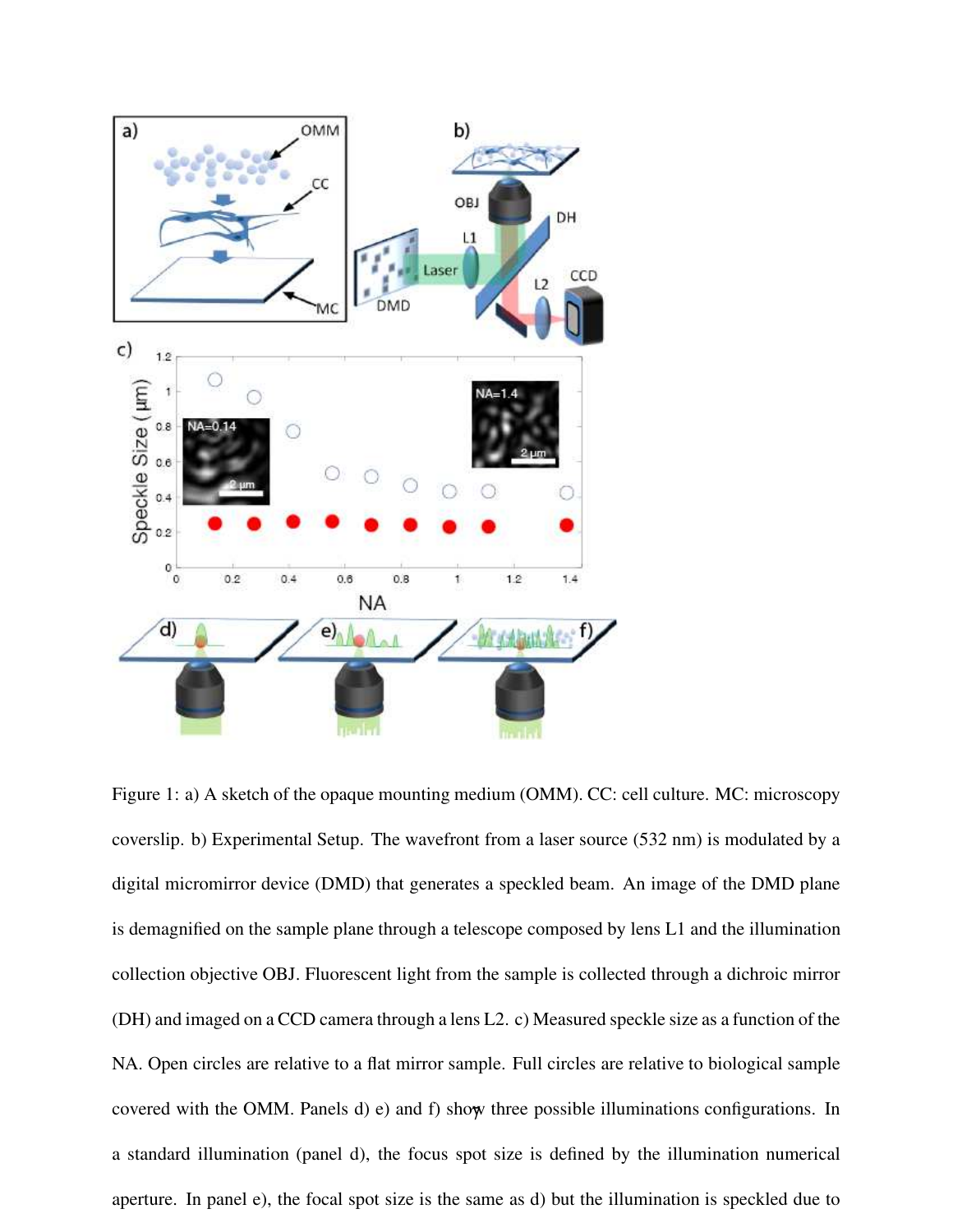

<span id="page-7-0"></span>Figure 2: N fluorescence images  $(M_n)$  of a neuron culture stained with Tubulin (see methods) obtained with the illumination patterns  $I_n$  are shown in the first column on the left. Summing all contributions, we obtain the average frame  $\overline{M}$  (pile bottom). The high intensity part of the fluorescence frame is obtained by subtracting the average frame and considering the positive part of the result.  $HM_n$  are reported in the second pile of frames. Applying our gradient descent algorithm, we obtained the  $G_n$  (shown in the third column from the left) by minimizing the cost function F. The frames shown in right column report the retrieved  $S_n$ . The high resolution image is obtained as the average of the  $S_n$ :  $\overline{S}$ .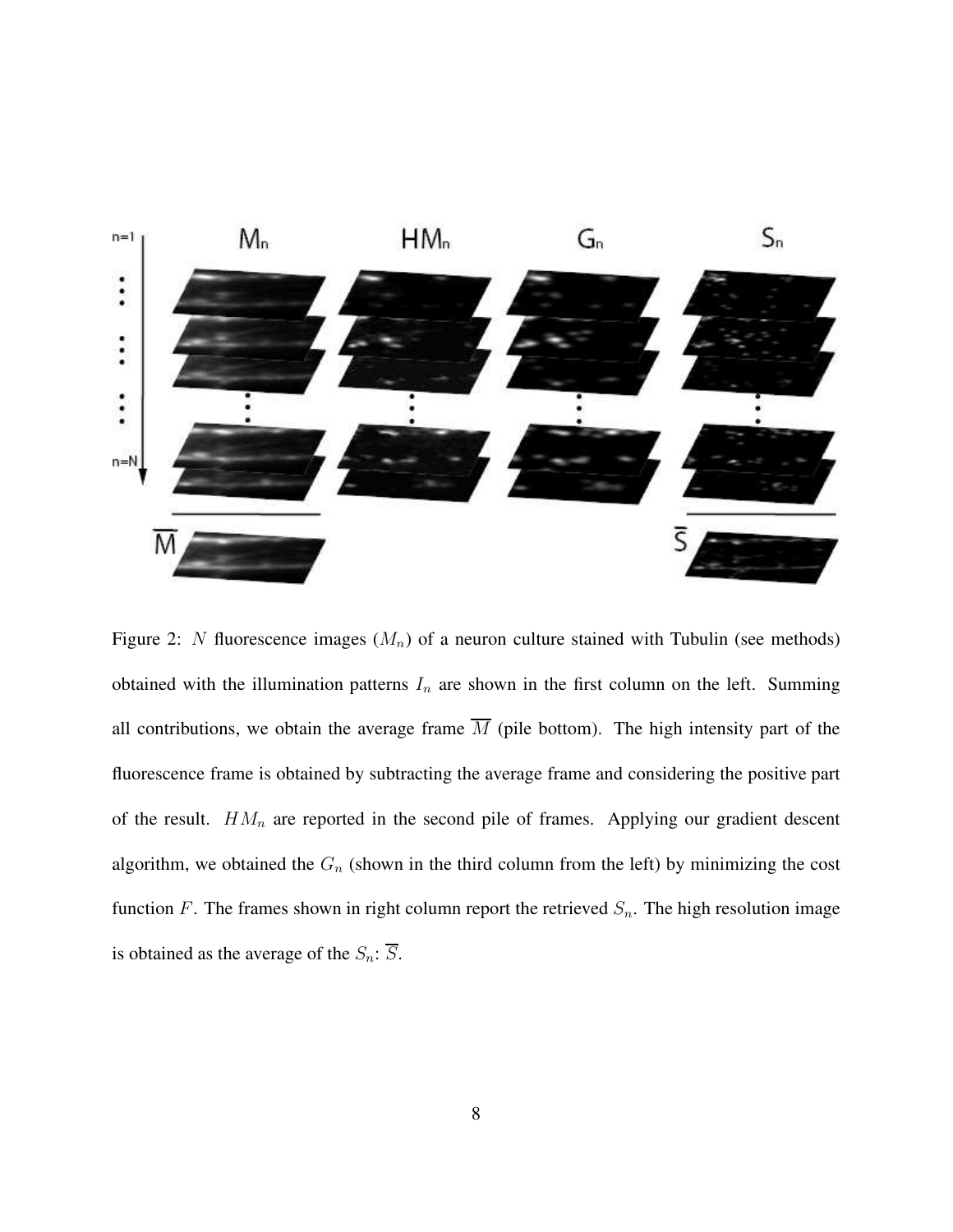

<span id="page-8-0"></span>Figure 3: Panels a) and f): low resolution (NA=0.25, nominal resolution  $R=1.1 \ \mu m$ ) fluorescence images obtained averaging N=600 fluorescent frames  $M_n$ . Panels b) and g): images obtained with SAI with N=600. Panels c) and h): images obtained with high numerical aperture objective (NA=0.75, nominal resolution  $R=360 \mu m$ ). Panels d) and i): images obtained with M-SBL reconstruction algorithms with the same N. Panels e) and l): Intensity profiles along the lines highlighted in the previous panels. The color code is the following: Deep blue is for the low fluorescence image; Pink is for SAI; Cyan is for M-SBL; Red is relative to the high numerical aperture objective.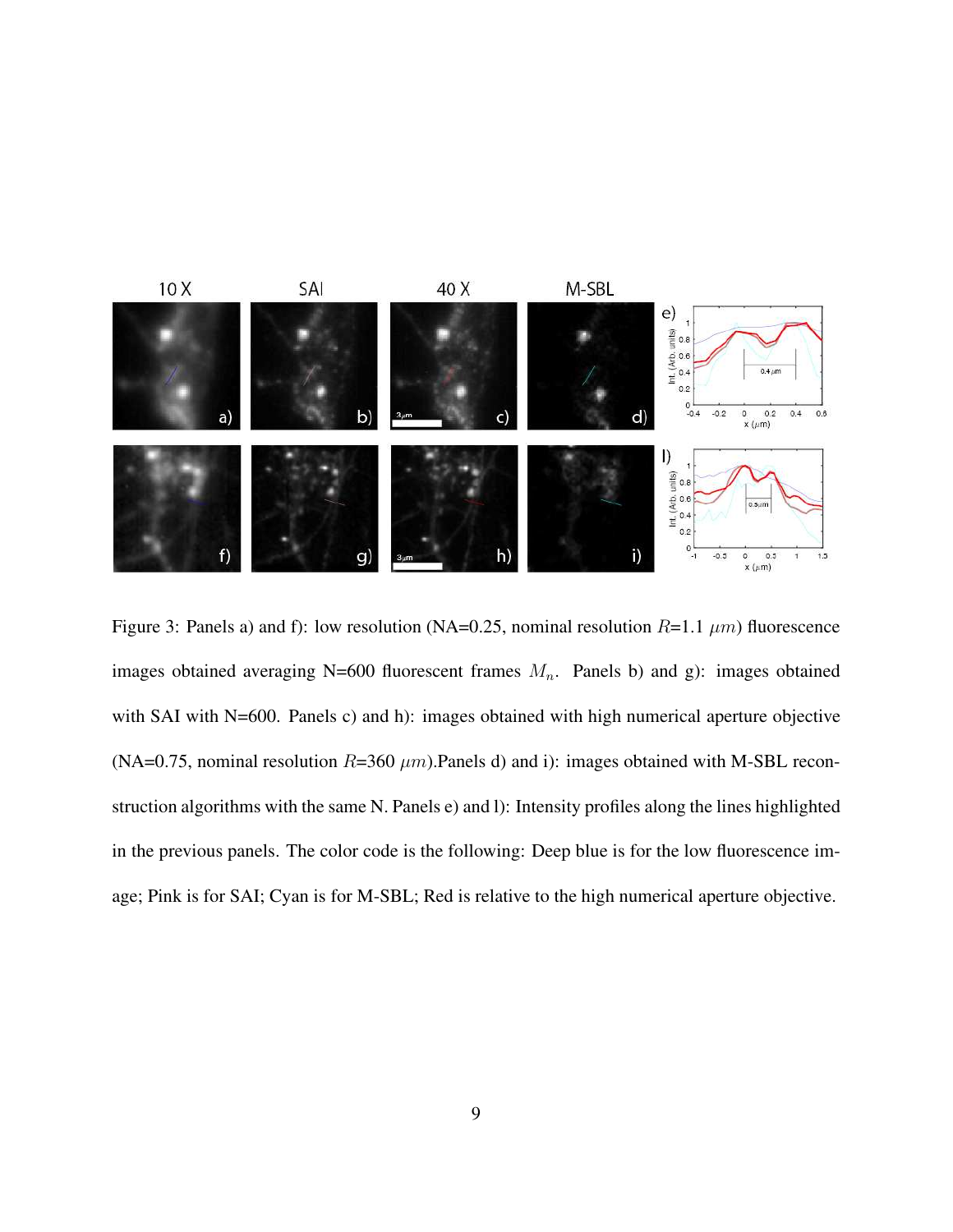

<span id="page-9-0"></span>Figure 4: Images of amyloid plaques in a 250  $\mu$ m brain slice obtained in a standard configuration with a high NA=0.75 (a) and a low NA=0.25 objective (b). c) Reconstructed SAI image obtained with the low resolution objective lens. SAI achieves resolution of  $0.6 \pm 0.04 \ \mu m$  (against a nominal resolution of 1.1  $\mu$ m of the collection objective). We note that despite a measured speckle size S of 350 nm, we retrieve a lower resolution due to the strong sample autofluorescence which is decreasing the effective signal to background ratio in the tissue.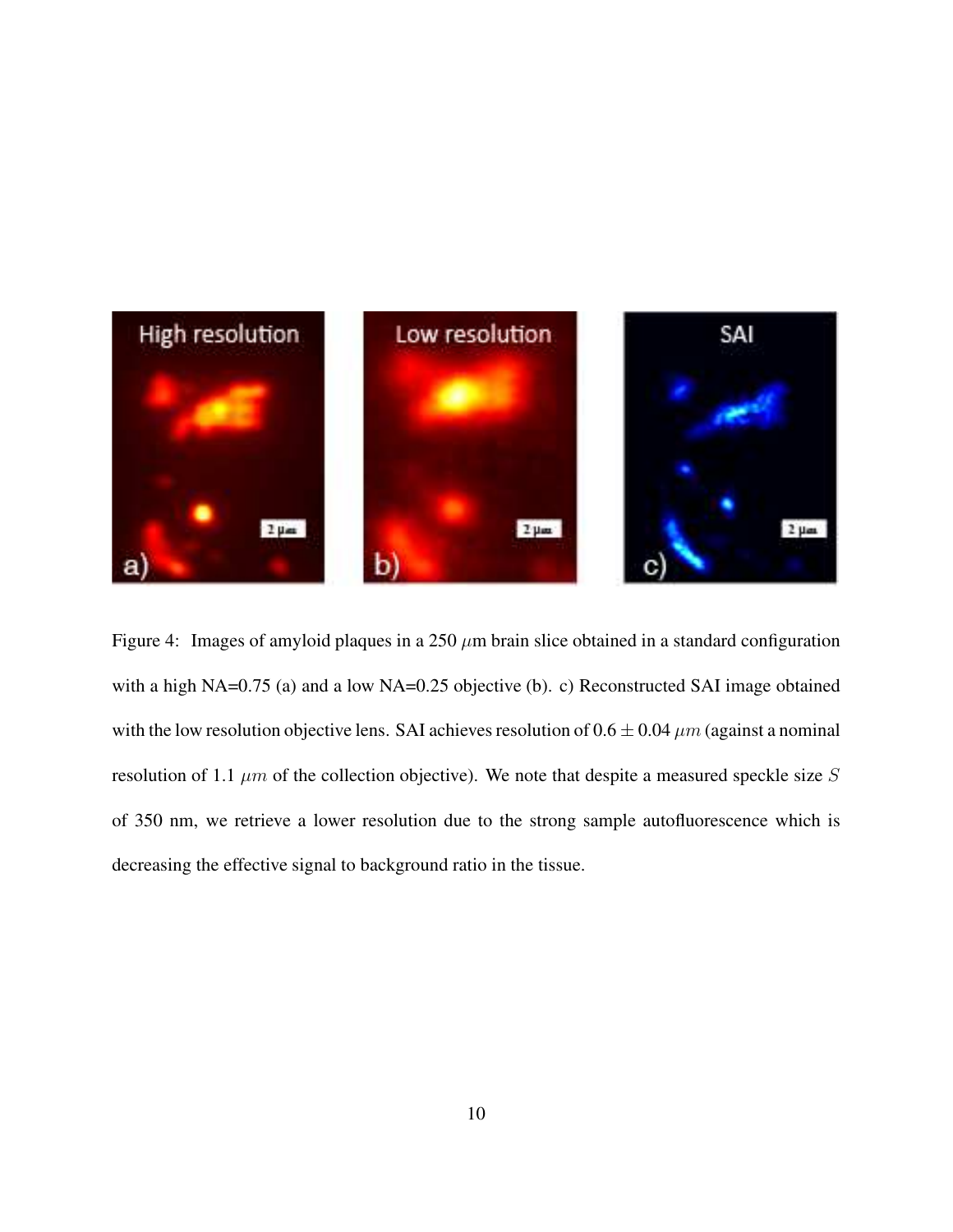munofluorescence experiments <sup>[26](#page-16-7)</sup>. Our OMM is realized mixing a standard mounting medium for fluorescence (Agilent-dako fluorescent medium S3023) with Zinc Oxide powder (Zinc Oxide nanopowder  $< 100nm$  Sigma Aldrich 544906) in a 2 Molar Solution.

**Reconstruction Algorithm** In general the fluorescence pattern  $M_{n=1,...,N}$  retrieved with an unknown speckle illumination generated by many successive patterns  $I_{n=1,...N}$  is given by

<span id="page-10-0"></span>
$$
M_n = (I_n \rho) \bullet h + \epsilon \tag{1}
$$

where  $\rho$  is the (fixed) distribution of the fluorophores and h is the PSF of the collection optics while • is the convolution product operator and  $\epsilon$  is a noise term. The  $n_{th}$  illumination pattern is obtained by randomly orienting the DMD micromirrors, obtaining a total of  $N$  fluorescence images. By averaging over all the N speckle frames we obtain the average fluorescence frame  $\overline{M}$ . By subtracting to each frame the average frame and taking the positive part (indicated by  $+$ ) of the signal we isolate the part of the signal defined by  $HM_n = (M_n - \overline{M})^+$ , which is originated by speckles of high intensity. Taking into account eq. [1,](#page-10-0) we obtain

$$
HM_n = ((I_n \rho) \bullet h - \overline{M})^+ + \epsilon.
$$
 (2)

In fully developed speckles, high intensity grains are (on average) rare and sparse because the intensity probability density function is exponentially decreasing (see supplementary materials and <sup>[18](#page-16-0)</sup>). Indeed we exploit the  $HM_n$  dataset to extract information about the underlying fluorescence distribution. Our hypothesis is that  $HM_n$  is generated by a superposition of Gaussian light structures of FWHM S convoluted with the collection optics PSF:

$$
HM_n \sim G_n = (S_n) \bullet h + \epsilon \tag{3}
$$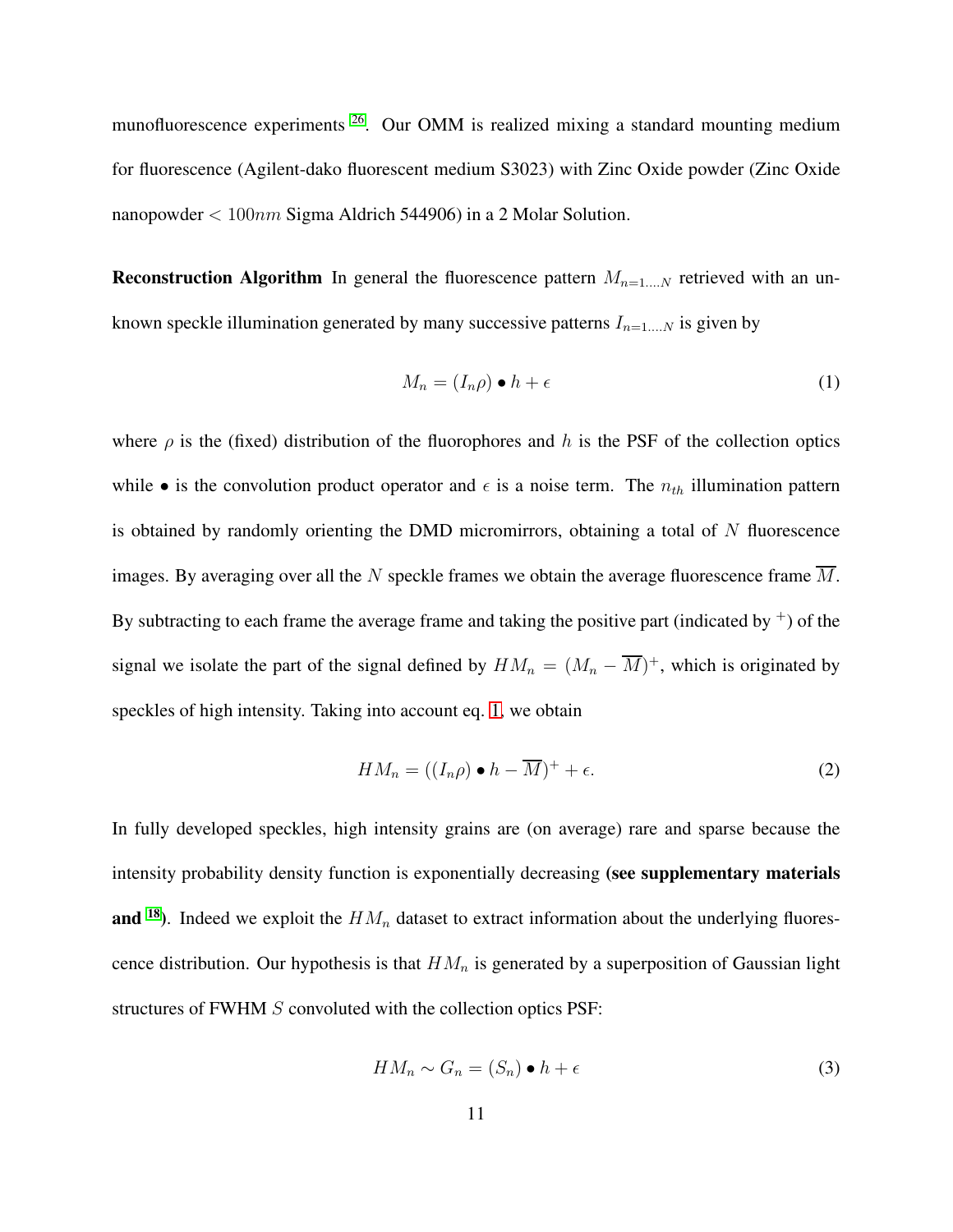with

$$
S_n = \sum_{k=1:K_n} S_{nk} = \sum_{k=1:K_n} A_{nk} \exp((- (\mathbf{r} - \mathbf{R}_{nk})^2) / (2S^2))
$$
 (4)

where r is the coordinate vector in the image plane and  $A_{nk}$ ,  $R_{nk}$  and  $K_n$  are the intensity, center and total number of the speckle grains respectively that have to be determined.

To find the best distribution of Gaussians producing the target signal  $HM_n$  we implement a proximal gradient descent algorithm  $27.28$  minimizing the cost function

$$
F = |HM_n - G_n|^2,\tag{5}
$$

which measures the distance between the target  $HM$  and  $G_n$ . Once the pattern  $G_n$  is initialized by randomly casting both the intensity  $A_k$  and the center  $R_k$  of the Gaussians, the algorithm undergoes an optimization process in which a random change of the two parameters is accepted if F is diminished. The procedure is repeated for all the acquired frames and the final high resolution image  $\overline{S}$  is obtained by averaging all  $S_n$  obtained from the gradient descent procedure as shown in Fig. [2.](#page-7-0)

Reliability of the Reconstruction algorithm To characterize the reliability of the reconstruction algorithm we measured the degree of similitude Q between the result of two independent gradient descent minimizations a and b ( $Q = \int \mathfrak{N}_n^a \mathfrak{N}_n^b dr$ , where  $\mathfrak{N}_n^a = \alpha S_n^a$  with  $\alpha$  a normalization factor chosen such that  $\int \mathfrak{N}_n^a * \mathfrak{N}_n^a dr = 1$ . We found that results are very similar ( $Q \sim 0.86$ ) if the gradient descent is performed on the high intensity part of the data  $(HM_n)$ . On the other hand, a degree of similitude of  $Q \sim 0.35$  is found if the original dataset  $M_n$  is treated in the same manner.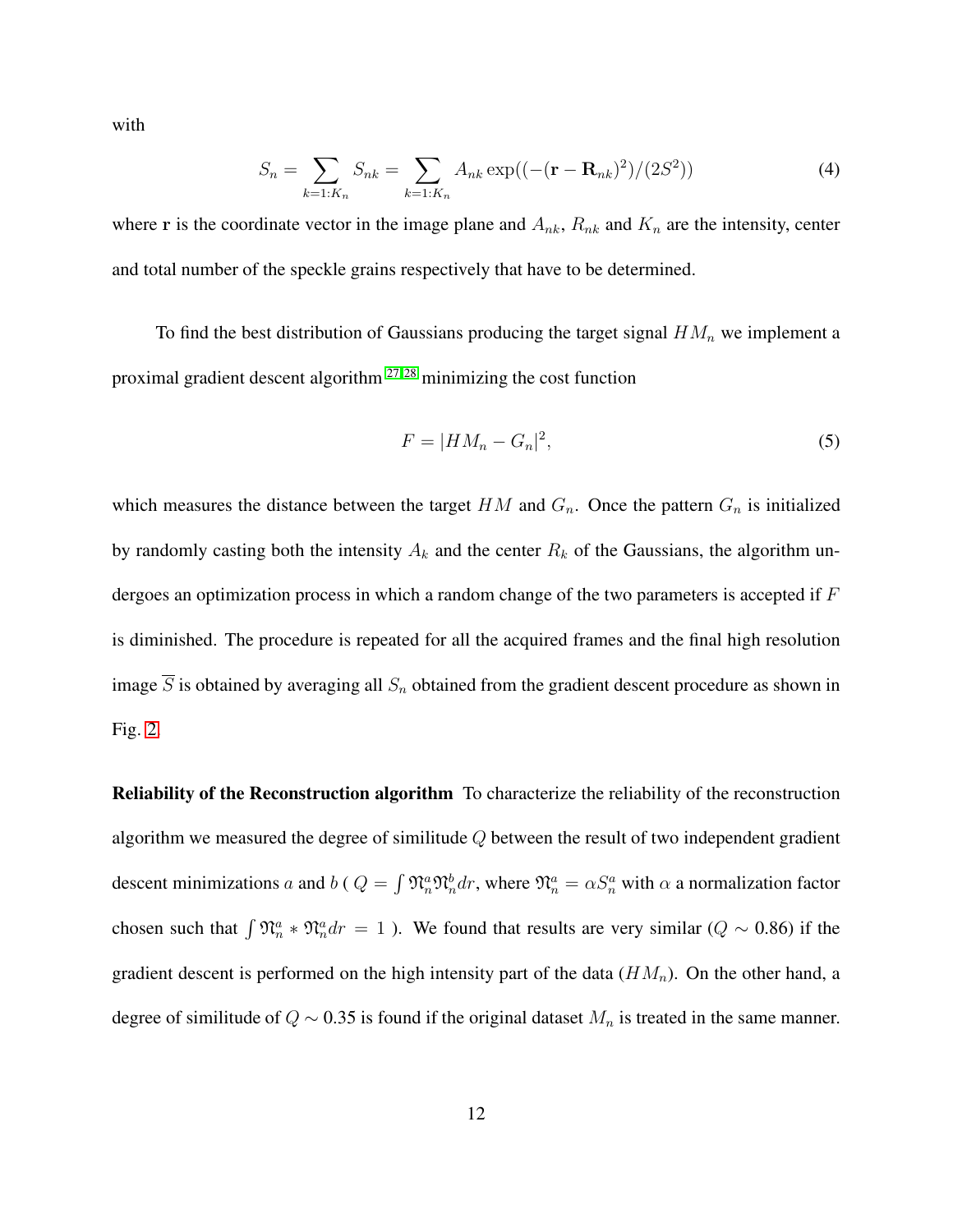Preparation of the labeled biological sample Primary cortical neurons . Primary neuronal cultures were prepared from B6/129 early post-natal (P0-P1) mouse cortex according the protocol previously described in reference 21 of the main paper. Briefly, cortices were isolated from brains and they were dissociated by 20 min incubation in 0.25% trypsin (15090046, Gibco, Thermo Fisher Scientific) at 37◦C, 5 min in 0.03% DNase (000010, Sigma-Aldrich) at RT and mechanically triturated with a fire-polished Pasteur pipette. Cells were plated on poly-l-lysine-coated glass coverslips, and maintained in Neurobasal (21103049, Gibco, Thermo Fisher Scientific) supplemented with 2% B27 (17504044, Gibco, Thermo Fisher Scientific), 1% L-Glutamine 200mM (59202C, Sigma-Aldrich) and 1% Penicillin-Streptomycin (P4333, Sigma-Aldrich). Cells were cultured in controlled environment, with a humidified atmosphere containing  $5\%$  CO<sub>2</sub> at 37 °CC. Half of the grow medium was changed every 2 days.

Immunofluorescence assay. After 14 days, neuronal primary cultures were stained for the detection of BetaIII-tubulin. Briefly, dishes were fixed in 4% PFA 15' and, after 3' permeabilization in 0,1% Triton X-100 and 1h blocking in 1% BSA, they were incubated with primary antibody (T2200, Sigma Aldrich, 1:1000 in 0,1% BSA). After 18h and 3 washes in PBS, secondary antibody (anti-rabbit Alexa Fluor 532, #A-11009, Thermo Fisher Scientific, 1:500 in 0,1% BSA) was added for 45' and coverslips were then dehydrated by consecutive 2 minute washes in increasing doses of ethanol (30-50-70-90%) and then mounted with our opaque mounting medium.

Opaque mounting medium. Our OMM is realized mixing a standard mounting medium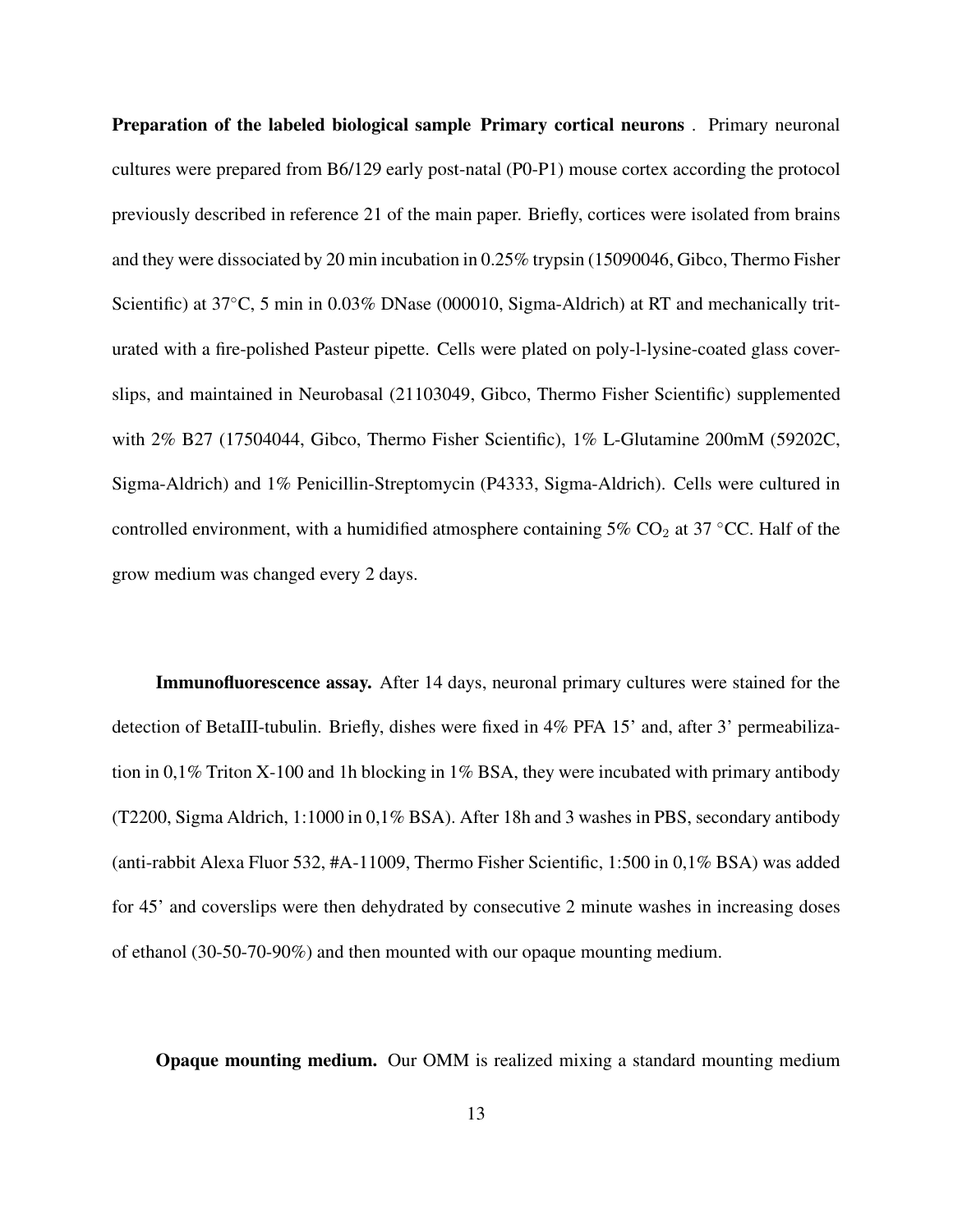for fluorescence (Agilent-dako fluorescent medium S3023) with Zinc Oxide powder (Zinc Oxide nanopowder < 100nm Sigma Aldrich 544906) in a 2 Molar Solution. The OMM backscatters illumination light, generating a contribution with spatial frequencies higher than that of the bare illumination and thus producing smaller speckles. We depose by drop-cast 20  $\mu$ l of OMM on the microscopy coverslip which is hosting the culture, which is then squeezed with a second microscopy coverglass which is then sealed, thus sandwiching the culture between the coverglass and the OMM.

**Brain Slice preparation** All experiments on animals were conducted in conformity with European Directive 2010/63/EU and the Italian D.lg. 4.05.2014 and all methods were carried out in accordance with relevant guidelines and regulations. One-year old 3xTg-AD mice were euthanized and transcardially perfused with cold Phosphate Buffered Saline (PBS) solution. 300m thick slices were obtained with a vibratome. Slices were fixed in a 4% Paraformaldeide solution for 16 hours at 4◦C and then processed for the free-floating immunostaining. Slices were treated with a solution of 70% formic acid for 30 minutes to reveal antigen and then blocked with 3% goat serum and 0,3% Triton X-100 in PBS for 1 hour; Amyloid Beta-recognizing primary antibody (803001, Biolegend) was added 1:100 in a solution of 1% goat serum and 0,1% Triton X-100 in PBS at 4C for 16 hours in continuous agitation. After 3 washes in PBS, Goat anti-Mouse IgG (H&L) Coated Fluorescent Nile Red secondary antibody (MFP-0556-5, Spherotech) was added for 1h and then the last 3 washes in PBS were performed. Stained brain slices were mounted on a slide with a fluorescent mounting medium (Agilent-dako fluorescent medium S3023) and covered with a coverslip.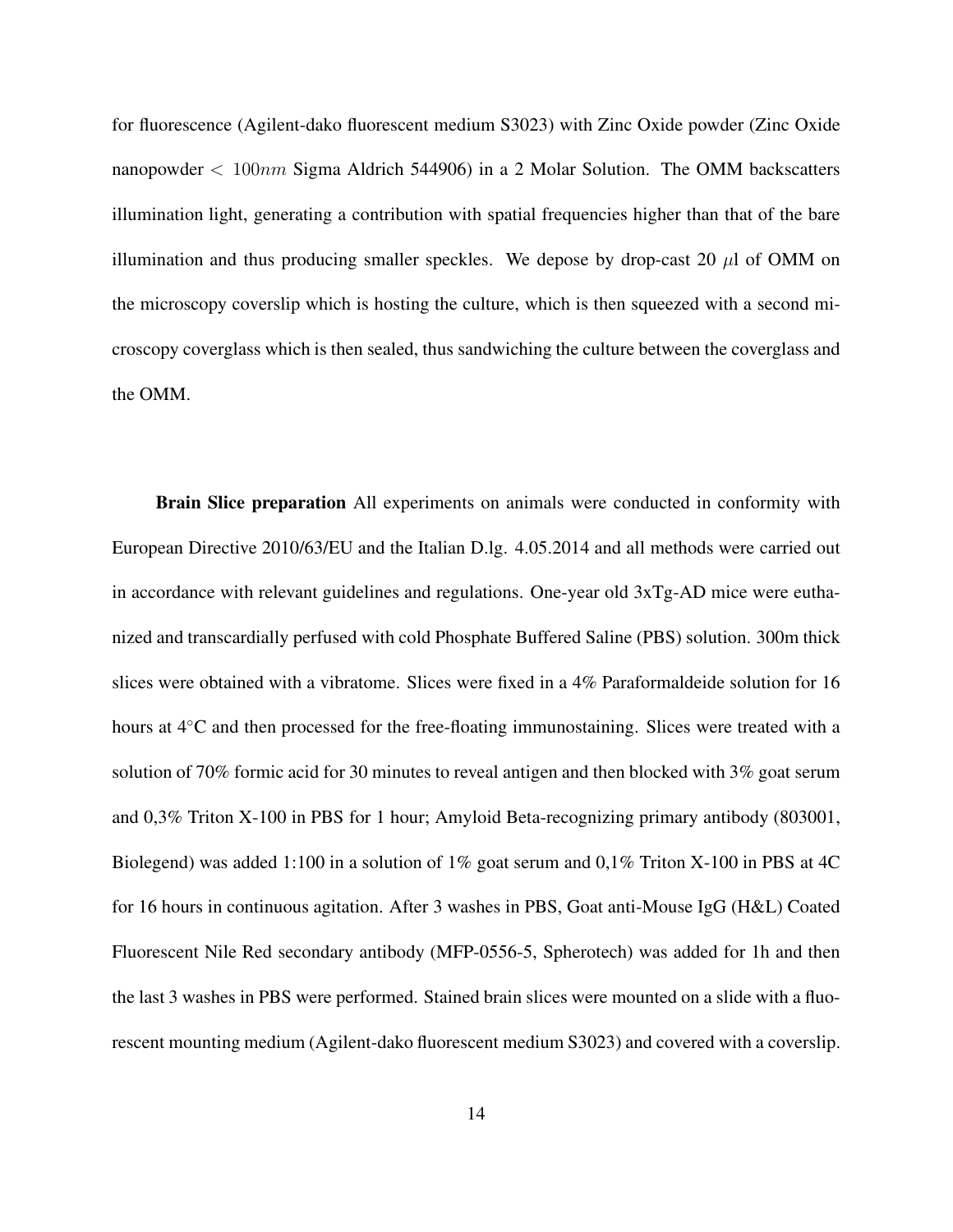- <span id="page-14-1"></span><span id="page-14-0"></span>1. Abbe, E. Beiträge zur theorie des mikroskops und der mikroskopischen wahrnehmung. *Archiv für mikroskopische Anatomie* **9**, 413–418 (1873).
- <span id="page-14-2"></span>2. Rayleigh, L. On the theory of optical images, with special reference to the microscope. *Journal of the Royal Microscopical Society* 23, 474–482 (1903).
- <span id="page-14-4"></span>3. Sheng, P. *Introduction to wave scattering, localization and mesoscopic phenomena*, vol. 88 (Springer Science & Business Media, 2006).
- <span id="page-14-5"></span>4. Bertolotti, J. *et al.* Non-invasive imaging through opaque scattering layers. *Nature* 491, 232 (2012).
- <span id="page-14-3"></span>5. Vellekoop, I. M., Lagendijk, A. & Mosk, A. Exploiting disorder for perfect focusing. *Nature photonics* 4, 320–322 (2010).
- <span id="page-14-6"></span>6. Park, J.-H. *et al.* Subwavelength light focusing using random nanoparticles. *Nature photonics* 7, 454–458 (2013).
- <span id="page-14-7"></span>7. Katz, O., Heidmann, P., Fink, M. & Gigan, S. Non-invasive single-shot imaging through scattering layers and around corners via speckle correlations. *Nature photonics* 8, 784 (2014).
- 8. Van Putten, E. *et al.* Scattering lens resolves sub-100 nm structures with visible light. *Physical review letters* 106, 193905 (2011).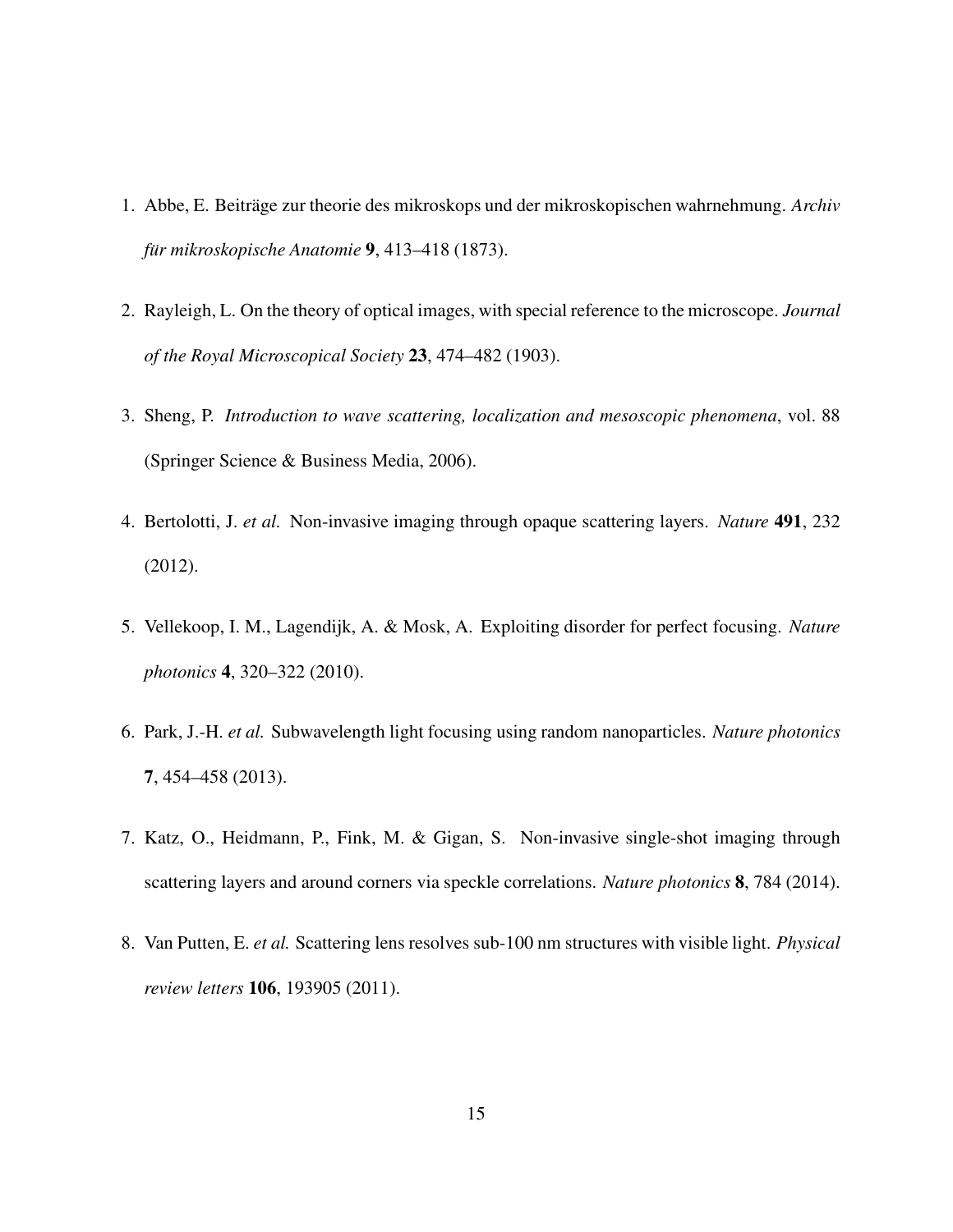- <span id="page-15-1"></span><span id="page-15-0"></span>9. Yilmaz, H. *et al.* Speckle correlation resolution enhancement of wide-field fluorescence imaging. *Optica* 2, 424–429 (2015).
- <span id="page-15-2"></span>10. Vellekoop, I. M. & Mosk, A. Focusing coherent light through opaque strongly scattering media. *Optics letters* 32, 2309–2311 (2007).
- <span id="page-15-3"></span>11. Mudry, E. *et al.* Structured illumination microscopy using unknown speckle patterns. *Nature Photonics* 6, 312–315 (2012).
- <span id="page-15-4"></span>12. Gustafsson, M. G. Surpassing the lateral resolution limit by a factor of two using structured illumination microscopy. *Journal of microscopy* 198, 82–87 (2000).
- 13. Min, J. *et al.* Fluorescent microscopy beyond diffraction limits using speckle illumination and joint support recovery. *Scientific reports* 3, 2075 (2013).
- <span id="page-15-5"></span>14. Labouesse, S. *et al.* Joint reconstruction strategy for structured illumination microscopy with unknown illuminations. *IEEE Transactions on Image Processing* 26, 2480–2493 (2017).
- <span id="page-15-6"></span>15. Idier, J. *et al.* On the superresolution capacity of imagers using unknown speckle illuminations. *IEEE Transactions on Computational Imaging* 4, 87–98 (2018).
- 16. Dertinger, T., Colyer, R., Iyer, G., Weiss, S. & Enderlein, J. Fast, background-free, 3d superresolution optical fluctuation imaging (sofi). *Proceedings of the National Academy of Sciences* 106, 22287–22292 (2009).
- <span id="page-15-7"></span>17. Kim, M., Park, C., Rodriguez, C., Park, Y. & Cho, Y.-H. Superresolution imaging with optical fluctuation using speckle patterns illumination. *Scientific reports* 5, 16525 (2015).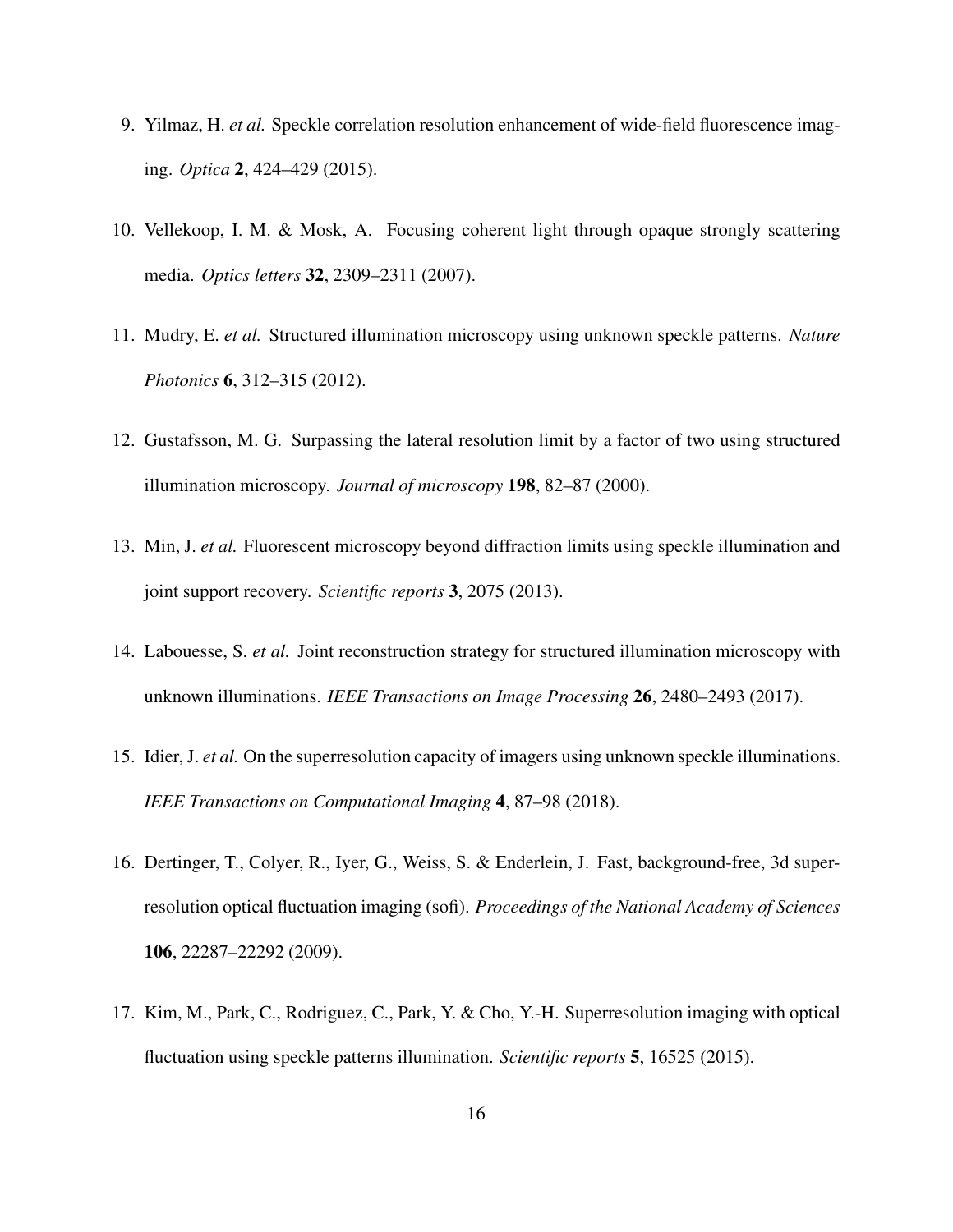- <span id="page-16-0"></span>18. Goodman, J. W. *Speckle phenomena in optics: theory and applications*(Roberts and Company Publishers, 2007).
- <span id="page-16-1"></span>19. Carminati, R. Subwavelength spatial correlations in near-field speckle patterns. *Physical Review A* 81, 053804 (2010).
- <span id="page-16-2"></span>20. Apostol, A. & Dogariu, A. Spatial correlations in the near field of random media. *Physical review letters* 91, 093901 (2003).
- <span id="page-16-3"></span>21. Beaudoin III, G. M. *et al.* Culturing pyramidal neurons from the early postnatal mouse hippocampus and cortex. *Nature protocols* 7, 1741 (2012).
- <span id="page-16-4"></span>22. Donoho, D. L. Compressed sensing. *IEEE Transactions on information theory* 52, 1289–1306 (2006).
- <span id="page-16-5"></span>23. Katz, O., Bromberg, Y. & Silberberg, Y. Compressive ghost imaging. *Applied Physics Letters* 95, 131110 (2009).
- <span id="page-16-6"></span>24. Hojman, E. *Photoacoustic object recovery through M-SBL [Data set]* (Zenodo, https://doi.org/10.5281/zenodo.268701, 2017).
- <span id="page-16-7"></span>25. Hojman, E. *et al.* Photoacoustic imaging beyond the acoustic diffraction-limit with dynamic speckle illumination and sparse joint support recovery. *Optics express* 25, 4875–4886 (2017).
- 26. Lennette, D. A. An improved mounting medium for immunofluorescence microscopy. *American Journal of Clinical Pathology* 69, 647–648 (1978).